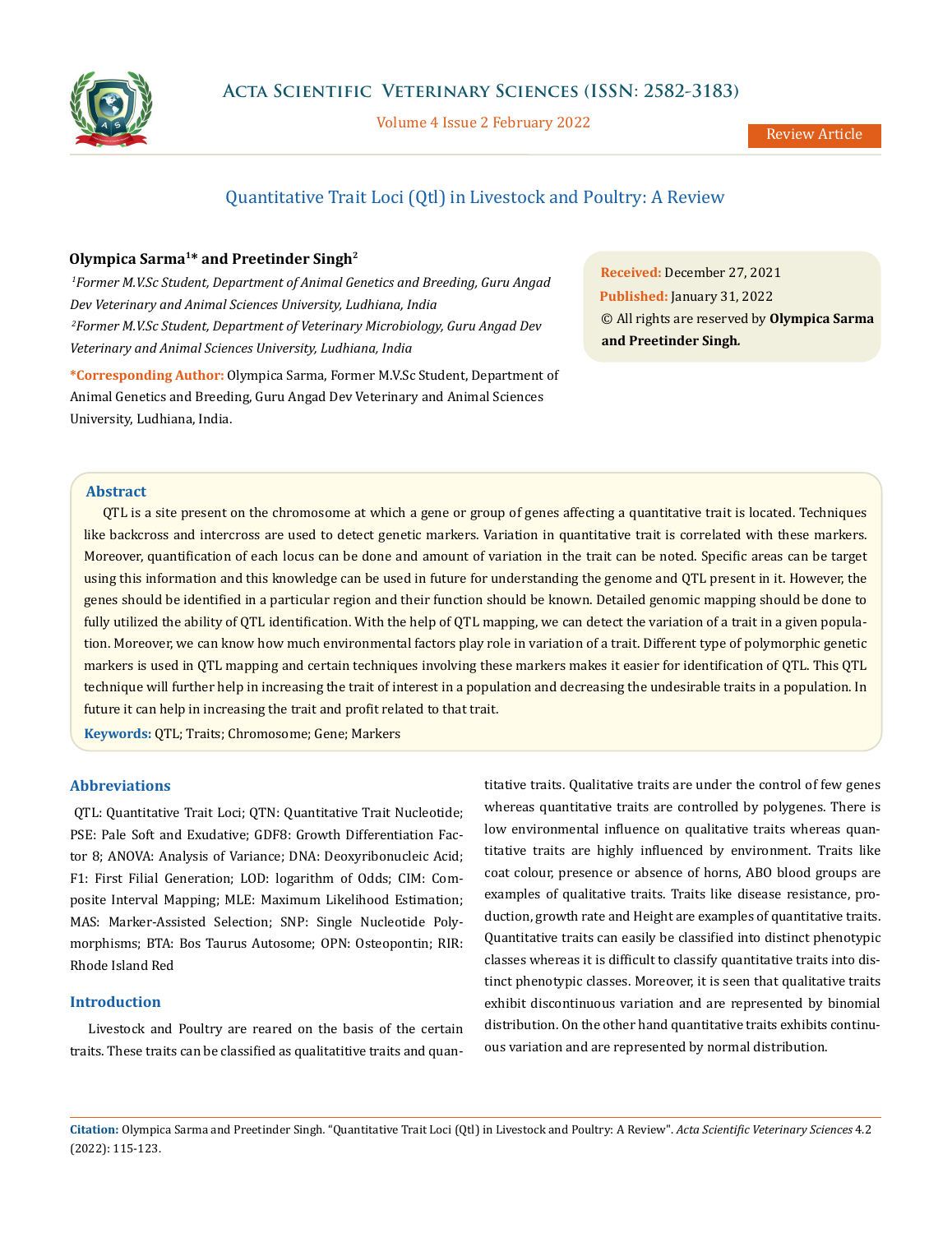Quantitative trait loci is a chromosomal site at which the gene or group of genes affecting a quantitative trait is located. Quantiative traits are also called polygenic traits  $[1]$  as they are under the control of several loci and several genes. Identification and mapping of these loci are done in several species which showed specific chromosomes responsible for different traits. The term QTL was first coined by Gelderman in 1975 [2].

# **QTL characteristics**

 As these traits are controlled by polygene, they each segregates according to Mendel's law. Environmental factors exert a large effect on quantitative traits. Moreover, a trait is controlled by many genes and allelic variations are fully functional. There is small effect of individual gene and the genes involved can be dominant or co-dominat. The genes involved when they are subjected to epistasis or pleiotropic effect. Epistasis is a phenomena in genetics in which the effect of gene mutation is dependent on the presence or absence of mutation in one or more other genes  $[3]$ . Pleotropic effect states that multiple trait is affected by single gene or in other words the gene controls more than one traits. For example, Halothane gene in pigs is responsible for PSE and also effects carcass composition in pig  $[4]$ . Another example is double muscling gene (mutation of GDF8 gene) causes hyper throphy in cattle along with its effect on protein content and fatty acid profile [5].

# **Requirement of QTL**

Classical Mendelian Genetics lacks the flexibility to study the genes individually. It is mainly due to loss of gene effect in statistical fog as there is no adequate knowledge about genes, show some unrealistic assumptions were made to understand the individual properties of these genes [6]. Major assumptions include that all the gene frequencies at all the locus are more or less the same but in reality these gene frequencies vary from animal to animal. Second assumptions was that gene effect is same in all the animals however, it is not true as gene effect changes with environmental conditions. Similarly, dominance relation also varies because QTL is influenced by number of genes  $[6]$ . Recently, certain methods have been developed to overcome these difficulties. These methods are known as QTL technique.

# **Advantage of QTL over classical mendelian system**

 Identification of individual genes could lead to several useful applications. It could improve a efficacy of selective breeding spe116

cially for the traits with low heritability or traits measured in one sex. Transgenic technology can be applied to quantitative traits. Identification of alleles that cause common diseases like diabetes could lead to improvement in method of prevention. Moreover, QTL knowledge can be applied in field of Medicine to increase disease resistance trait among animals.

# **Methods of QTL**

#### **Non- normal distribution**

 It is a distribution in which data can be clumped upon one side either left or right. Based on gene frequency it can be platykurtic, sweked and leptokurtic [7]. There is a detectable departure of a gene from normality if it does not produce an effect which is large enough to cause multimodal distribution  $[6]$ . In other words, we can say that non normal distribution produces multimodality.

#### **Heterogeneity of variance**

 If there will be heterogeneity of variance within the family then segregation of major gene occurs. This test requires very large sample size to detect heterogeneity of variance. The major drawback of this test is factors other than segregating major genes can cause heterogenous within the family variance [8]. This method was used for detection of major genes affecting Drosophila abdominal bristle number in segregating population [9].

#### **Offspring-parent resemblance**

 The offspring mean will resemble more closely to the mid parent value than the single parent value if there is polygenic inheritance and absence of major gene. The reverse will be true if there is segregation of a major gene. The term Structured exploratory data analysis was given to a different group of test by Karlin, Carmelli and Williams in 1979  $[10]$ . In a population a family of mice known to be segregating for hg gene was studied using major gene index [11].

### **Complex segregation analysis**

It was mainly developed for study of human pedigree of parents and full sibs. It is considered as one of the most appropriate approaches for detection of major genes affecting quantitative variation in Complex segregation analysis [8]. Complex segregation analysis also provides evidence that whether the phenotypic trait is inherited in Mendelian dominant, co-dominant or recessive manner [6]. It also provides information that distribution of a

**Citation:** Olympica Sarma and Preetinder Singh*.* "Quantitative Trait Loci (Qtl) in Livestock and Poultry: A Review". *Acta Scientific Veterinary Sciences* 4.2 (2022): 115-123.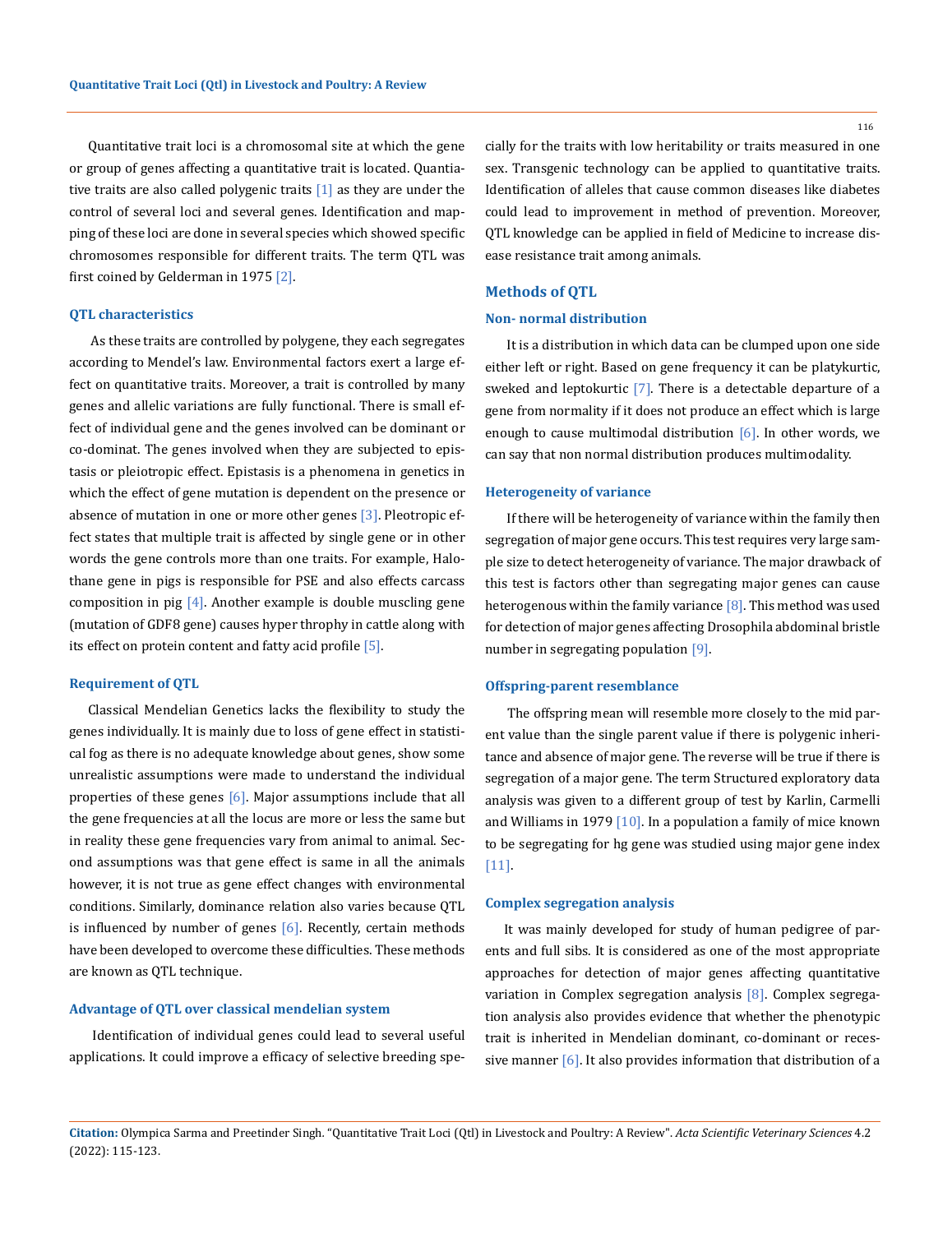given phenotypic trait is under the effect of major gene or not. The purpose of Complex segregation analysis is to provide the initial evidence that a particular trait is affected by single gene and for this we only need phenotypic information, no genotypic information is required.

## **QTL mapping**

 It is define as the process of constructing linkage maps and conducting QTL analysis  $[12]$ . In other words it is a technique to identify genomic regions associated with traits. The basic requirements for mapping QTLs are covering whole genome using a linkage map of polymorphic marker loci and the second requirement is that the quantitative trait should vary within or between population or strains.

# **Objectives of QTL mapping**

 The major objectives of QTL mapping are mainly identification of genomic region that is affecting a trait of interest. The effect of QTL on the trait is analyzed. The amount of variation caused by a specific region in a trait is calculated. The effect of gene is also known that is either it is additive or dominant. The major objective of QTL mapping is to know the association between a trait of interest and the favorable allele.

### **Principles of QTL mapping**

Principle of QTL mapping includes to see the similarities between chromosomal segment from parents to offspring. In other words, to understand that chromosomal segment differ with respect to quantitative trait in individuals that inherit alternative chromosomal segment. The information about animals and genotype at marker locus provides the knowledge of chromosomal region which is getting transmitted  $[13]$ . If a QTL is located in a chromosomal region the more accurate estimate of breeding value can be done. Moreover, all the other QTLs affecting a trait can be known and their additive gene effects can also be studied.

#### **Steps of QTL mapping**

The initial step in mapping any QTL is developing a mapping population in which the study has to be performed. Once the selection of mapping population is done a linkage map is generated. Then mapping population is subjected to phenotyping i.e. phenotypic traits are studied. Once all this knowledge is collected certain statistical tools like ANOVA, Maximum likelihood estimation etc are used for detection of our desired QTL.

#### **Methods of mapping QTL**

There are various methods for QTL mapping which includes marker loci, QTL genotype, Single marker analysis, Interval mapping, Multiple test, Maximum likelihood estimation and Multiple QTLs.

# **Marker loci**

 Marker loci is defined as a locus on a chromosome that can be identified using different method like Restriction fragment Length polymorphism, Randomly amplified polymorphic DNA and Variable number of tandem repeats. This helps in linkage analysis and isolation of a gene. The ideal marker loci show the following characteristics; highly polymorphic i.e. it should show some degree of variability in population, abundant i.e. it should cover the whole genome, neutral i.e. it should equal to both with the respect to all the QTL of interest and reproductive fitness, co dominant i.e. all the possible genotypes at the marker loci can be identified [14].

# **QTL genotypes**

 Basically two different methods have been designed for identification and mapping of QTL in which lines that differ for trait of interest are crossed  $[6]$ . The other one is based on segregating population. For an effective experimental design certain lines are fixed for alternate alleles at both QTL and marker loci and there crossing is done. This is mainly done as there is maximum linkage disequilibrium between the loci in F1 generation. One parent line should be homozygous that is alleles which increase the value of a trait. Similarly, fixation of alleles that decrease the value of trait in other parent line should be done.

#### **Single marker analysis**

 Association between molecular marker and trait of interest can be detected using one of the series of quantitative trait loci analysis. It is also known as single point analysis. It is the simplest method for detection of QTL with single marker [15]. Only basic statistical software programme is required. There is no need of complete linkage map. The statistical methods that are used include T-Test, ANOVA and linear regression out of which linear regression is most commonly used. As the distance between marker and QTL increases the chances of detection of QTL decreases. Another disadvantage is it cannot determine that whether marker is associated with one or more marker QTLs. As QTLs are cofounded with recombinant frequencies their effect is underestimated [16].

**Citation:** Olympica Sarma and Preetinder Singh*.* "Quantitative Trait Loci (Qtl) in Livestock and Poultry: A Review". *Acta Scientific Veterinary Sciences* 4.2 (2022): 115-123.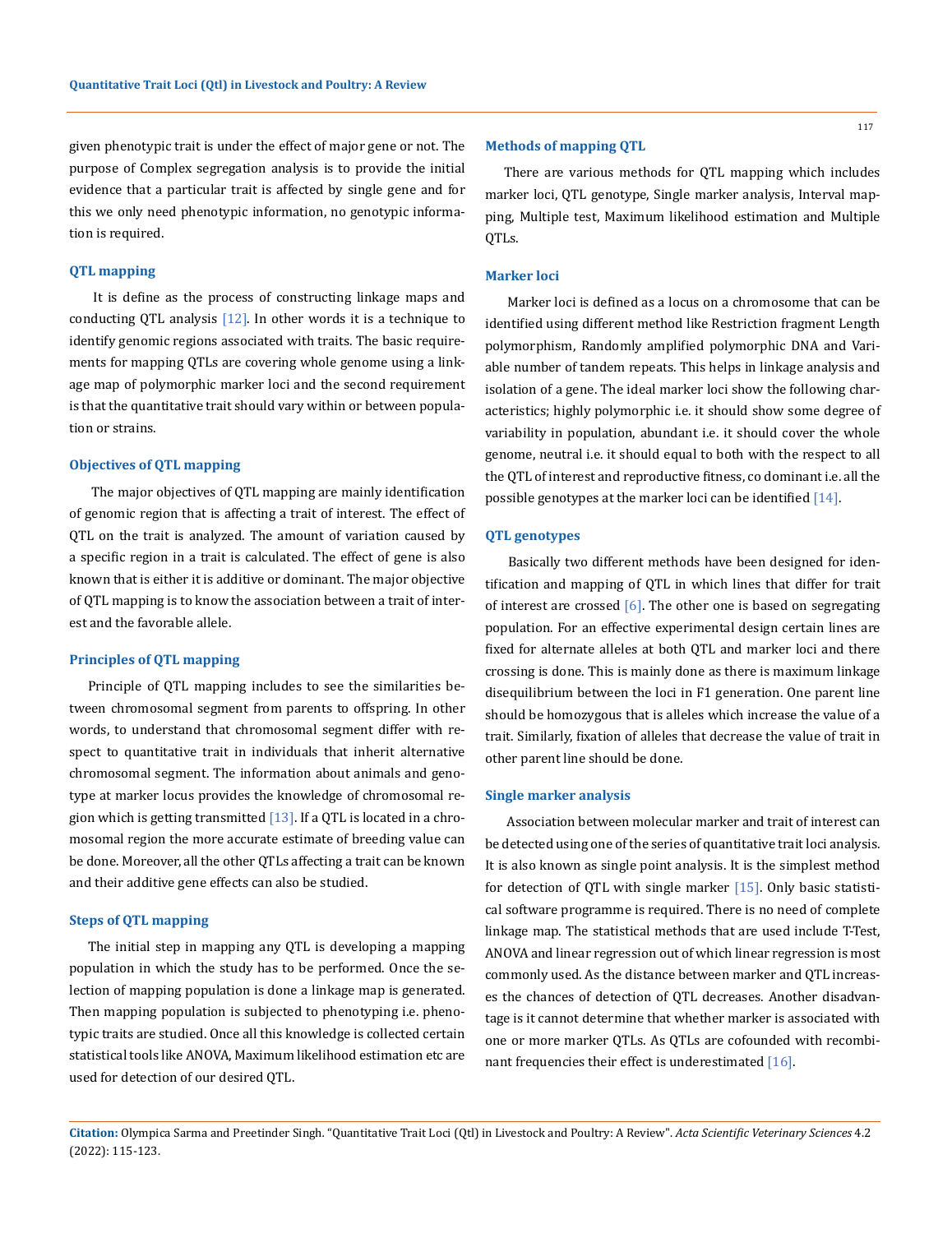# **Interval mapping**

 Two markers are analysed at one time in interval mapping. It is considered as extension of individual marker analysis and interval between a QTL position. An interval within a QTL position can be determined using two markers. Further interval mapping is of four types namely, simple interval mapping, composite interval mapping, multiple interval mapping and Bayesian interval mapping [17].

#### **Simple interval mapping**

Designated as SIM. Two markers are placed adjacent to an suspected area in which QTLs can be present on both sides. LOD score/curve is used to know the position of QTL  $[17]$ . The peak of an LOD score is considered to have a QTL for target trait. When the LOD score crosses a three value it is considered as evidence for linkage. Less than -2 LOD score is considered to exclude the linkage. The calculation of LOD score is done by dividing probability of birth sequence with given linkage by probability of birth sequence with no linkage. The advantage of simple interval mapping is it is more powerful than single marker analysis. A localization of the QTL on the linkage map is provided by LOD score curve. The representation of QTL position is done by support interval. The precision is high as they are not confounded.

#### **Composite interval mapping**

Designated as CIM. For each analysis a few additional single markers are incorporated in composite interval mapping. In composite interval mapping we can obtain the information about number and position of QTLs and QTL interaction [17]. The advantage of composite interval mapping is it has very high level of precision and there is improvement in resolution of QTL location.

# **Multiple tests**

 Most of the time the basic assumption is made that QTL is linked to a single marker or a pair of markers. However, if we see the practical view markers are distributed throughout the genome and testing of each marker is done for the linkage through QTL. Tests for linkage to the marker have to be repeated for each trait as multiple traits could be present in a parent line. Due to these chances of positive association are there. To overcome this, level of significance must be set stricter [6].

# **Maximum likelihood estimation**

118

 Also known as MLE. The correct distribution properties of marker genotypes with respect to segregating QTL are considered. This makes maximum likelihood estimation and appropriate method for parameter estimation and significance test [18]. Observed data and parameters to be estimated are specific in likelihood estimation. The observed data is calculated as number of individuals and their phenotypes in each marker class and parameters are calculated as recombinant fraction, mean and variance of QTL groups. To calculate the likelihood function unknown parameters are selected and trial values are assigned, and iterative computer programme is used. Those trial values that maximize the likelihood function are considered as MLE of unknown parameter.

#### **Multiple QTLs**

The parent line that differ at many loci affecting the trait of interest are choosed for mapping. Usually, the QTLs that are unlinked to markers are ignored by the scientists however, segregation of this QTLS in F2 or backcross generation are often seen [6]. So due to segregation of unlinked QTLs variance within the marker genotype classes occur. Moreover, these are effective factors rather than loci with which QTL identification by linkage to marker loci is done. So, effect observed when a QTL is linked to a marker is not due to one loci but due to two or more loci. This is an aggregated effect of two or more loci. The alleles may be in association or dispersion at linked loci. If they are in association the effect of separate loci may be smaller and if they are in dispersion the effect may be larger.

#### **Application of QTL**

 We can apply QTL in various ways such as it can be used to find genes/ markers that can be implemented in breeding programme via MAS. It allows the researchers to find the link between certain phenotypes and specific regions of chromosomes [19]. There is a demand of traits that affects behavior, production and wellbeing of the animal. These traits can be increased using QTL mapping. The development of molecular markers to locate QTL provides opportunity for incorporating MAS as a tool for increasing the efficacy of genetic improvement. In field of medical science QTL analysis has been proved to overcome certain genetic diseases.

# **Genetical and statistical consideration**

Certain genetical and statistical considerations are made to overcome the issue related with declining sample size, number and density of marker.

As QTL effects are cofounded, we usually prefer interval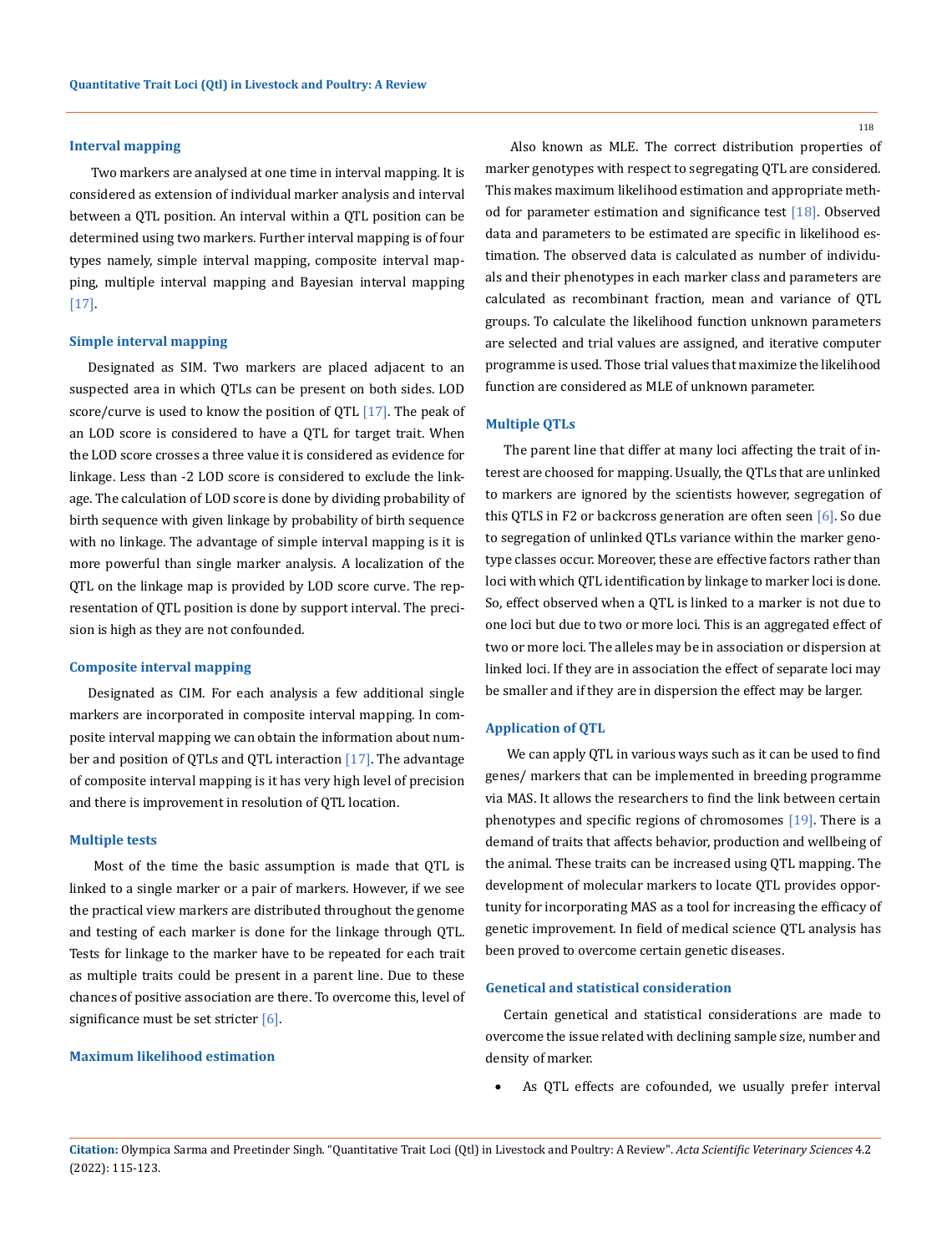mapping over single marker analysis. Moreover, interval mapping is way more effective than single marker analysis.

- It is seen that backcross design is less effective than F2 design. The reasonable explanation to this can be that in backcross to a single parent only heterozygous effect is detected whereas both homozygous and heterozygous effects are detected in F2 design. Therefore, in backcross design we need four times more individual that were needed in F2 design [6].
- There is increase in a sample size to achieve the power level of fixed marker alleles in case of two parent population that are fix for alternative alleles, but marker alleles are segregating.
- It is seen that the power to detect difference in mean between two marker genotypes is independent of absolute value of the difference  $[6]$ . However, its dependence on within marker class standard deviation is seen. So, to increase the power of a test we can imply the strategies that reduce the standard deviation. More accurate estimation or accurate estimation of phenotypic values can reduce standard deviation.

#### **Future perspective of QTL**

Emergence of a powerful tool like genome wide association study has define novel genes and made it easier to study molecular pathways involved in susceptibility or resistance to various disease [20]. With modernization there is significant development in genetic science that could improve both quality and quantity of QTL in future genotype-phenotype studies. As DNA screening is getting easier it provides enormous volume of genetic data to discover novel types of QTL. It helps us to better understand of the phenotypic and genotypic relationship and utilized a discovery of QTLs in medicine and production. Certain undesirable traits can be eliminated by this method in upcoming future generations. It helps us to understand more effectively and clearly how a phenotype is linked to genotype.

#### **Quantitative trait nucleotide (QTN)**

In livestock many QTLs affecting economic traits have been identified. Between individuals of same species genetic variation occurs which mainly includes large chromosomal rearrangements and small insertion, deletion as well as single nucleotide polymorphisms. When this single nucleotide polymorphism is statistically linked to phenotype it becomes QTN. Two QTNs in namely DGAT1 and ABCG2 were detected in dairy cattle  $[21]$ . The advantages of QTN over QTL are determination of confidence interval of individual QTL by linkage an analysis spans tens of map units, which contain 100 of genes. However, linkage disequilibrium reduced confidence interval but still it will contain tens of genes so, it is better to identify QTN than QTL. The polymorphism that is responsible for observed variation of QTL is called QTN. The utility of QTN includes that after identification of QTN if both of the alleles are segregating the frequency of favorable allele within a breed can be enhanced [22]. Interrogation of allele into the breeds can be done even if the allele is absent. This increases the frequency of favorable allele.

### **QTL database**

Data can be divided into genes centric and trait centric views using specific tool in QTL database. As data is organized in a particular manner it makes easier for the users to follow the information flow. Users can search their queries using gene name, symbol and any other known names. Moreover, the detailed information of each gene and number of QTLs that are associated with that gene are also indicated. The database was originally developed to house pig QTL in 2005. Recently in 2020 Goat is added to animal QTL database. In Cattle, a total of 1,61,781 QTLs were identified representing 680 different traits. Related to these 1,049 publications are present in QTL database [23]. Similarly in Chicken, a total of 14,058 QTLs related to 438 different traits are identified. A total of 350 publication related to these QTLs are present in animal database [23].

#### **QTLs reported in cattle**

 QTL affecting milk production traits in water buffalo are reported. There has been identification of four SNP in two genomic region that were associated with milk production trait in water buffalo. First region was affecting milk fat and protein percentage and was located on BTA3. Similarly, the other region affecting total milk yield, fat yield and protein yield was located on BTA14 [24].

Single Marker Analysis and Interval Mapping techniques were employed for identification of QTLs related with milk yield in Murrah buffalo. A total of 63 QTLs were identified by Single Marker Analysis and 32 QTLs were identified by Interval mapping. A total of 23 chromosomal regions were identified for milk yield in Murrah buffalo. Two meta-QTL chromosomal regions were identified on buffalo chromosome BBU2q, three meta-QTLs on each buffalo chromosomes BBU8, 10 and 15 were identified. Four meta-QTL re-

119

**Citation:** Olympica Sarma and Preetinder Singh*.* "Quantitative Trait Loci (Qtl) in Livestock and Poultry: A Review". *Acta Scientific Veterinary Sciences* 4.2 (2022): 115-123.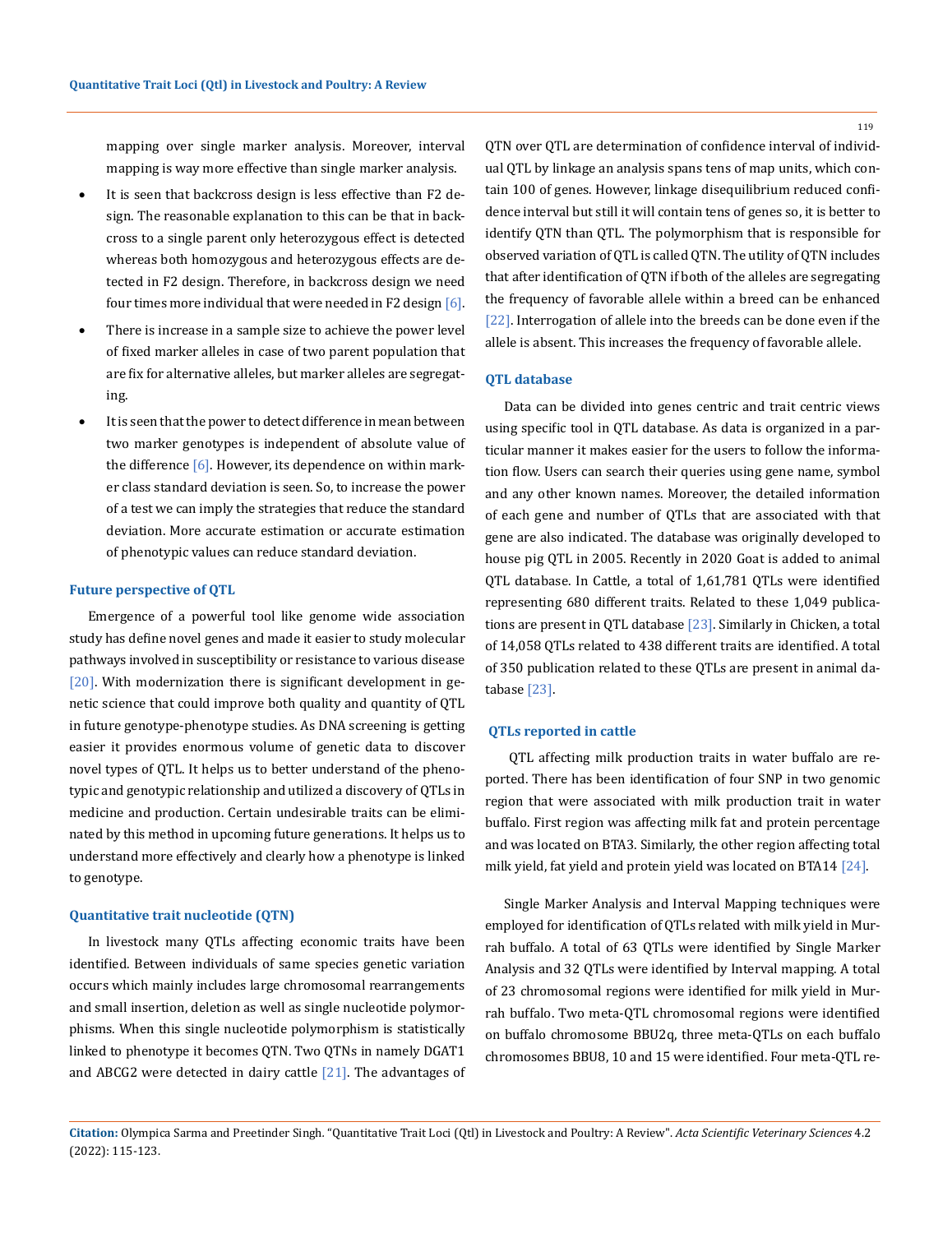gion each on BBU1q, BBU6 and BBU9 were identified [25].

 In Holstein Friesian cattle QTL related to lameness associated phenotypes are reported on chromosome no. 3 where three genomic regions were identified. Moreover, QTL associated with digital dermatitis and interdigital hyperplasia was present. On chromosome no. 23 QTL associated with interdigital hyperplasia was identified and on chromosome no. 2 QTL associated with sole haemmorhage was identified [26].

Five novel QTLs that are associated with resistance to Bovine Tuberculosis were reported to be present on BTA13[27].

 The effect of osteopontin gene variants on milk production traits in Holstein Friesian crossbred cattle of Kerala was studied and it was reported that OPN gene was located on bovine chromosome no. 6. Moreover, two alleles were found namely T allele and C allele and it was concluded that there was significant difference in milk production between CT and TT genotypes animal. Moreover TT genotypes showed more milk production [28].

#### **QTLs reported in sheep**

In Sheep candidate genomic regions for body weight and some major gene effects were found to be present on chromosome no. 1, 2, 3, 4, 5, 6, 16, 18 and 20. [29].

The presence of QTL on OAR5 and OAR25 and one QTL in ovine chromosome 20 was reported. A total of 22 associations were identified resulting in quantitative trait loci influencing somatic cell score in Sheep [30].

In Sheep QTLs were associated with growth and meat traits are also reported with a total of 156 SNPs associated traits and 165 gene associated with growth and meat traits was found in different breeds of sheep [31].

A total of 261 candidate genes associated with morphological and agronomic traits of wild and domestic sheep were reported [32].

Three QTLs were associated with expression of quantitative trait loci in Sheep liver and muscle that contribute to variation in meat traits. A total of three QTLs were reported within each tissue. Moreover, identified QTLs were associated with 56 carcass traits and fatty acid profiles [33].

#### **QTLs reported in goat**

In Goats chromosomal regions associated with milk production traits were found at 59 centimorgan in CHI3. These QTLs were related to milk production traits in Goat [34].

A total of 109 genes were associated with dairy traits (milk production traits) in goat and chromosome 14 contain a major region that was associated with fat content [35].

In Tropical Indian Goat breed the two microsatellite loci were reported to be associated with mean faecal count and packed cell volume as traits in population with *Haemonchus controtus* infection [36].

Twelve candidate genes were reported that played important role in regulation of litter size and ovarian development in goats [37].

Even QTL related to Mohair traits in Irani Angora goats are reported and they were found to be present on chromosome 1, 2, 5, 13, 19 and 24 [38].

#### **QTLs reported in swine**

A total of 339 expression quantitative trait loci were mapped in pigs. Analysis of these QTLs when linked to phenotypic QTLs revealed that 16 genes were associated with meat quality, carcass composition and growth traits [39].

Genomic wide association study revealed that a total of 88 genes were related to disease resistance in Chinese Jiangquhai breed of pig [40].

Presence of 23 miRNA expression QTLs in pig longissimus dorsi muscle was reported. Moreover one expression quantitative trait loci was found to be related with 12 production traits including back fat thickness, dressing percentage, muscle pH at 24 hour postmortem and cook yield [41].

Three genes namely EIF3M, DNAJC24 and ARL14EP were found to be present on 1.6 Mb region on SSC2 is found to be associated with antibody response to classical swine fever vaccination. [42].

Three genotypes were reported in Mizo local pig population

120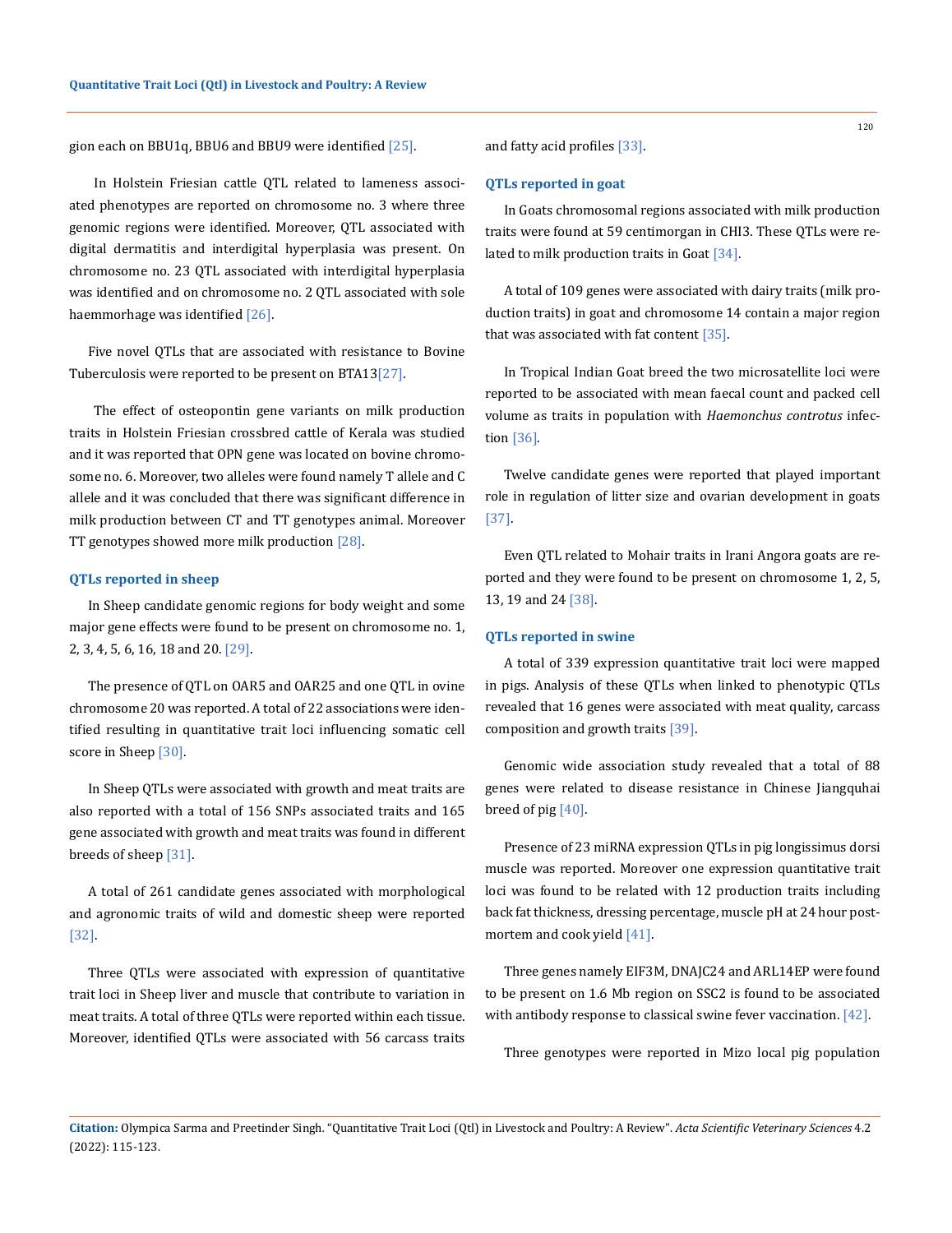by using PCR-RFLP technique. Moreover, the association of porcine growth hormone gene with growth performance in hill pig of Mizoram was reported [43].

# **QTLs reported in poultry**

Influence of sire microsatellite genotypes on prehousing body weights and mortality was reported in RIR chickens. Moreover, the influence of sire and hatch on early layer economic traits was also reported [44].

There was significant influence of microsatellite genotypes on age at sexual maturity in RIR chickens. Finding suggested that faster genetic progress was seen in RIR flocks by adapting microsatellite-based genotype selection [45].

A total of 30 QTLs were detected by half sib analysis and seven QTLs were detected by full sib analysis that were associated with fatty acid composition in Korean native chicken. Out of 30 QTLs 12 were present in thigh region and 18 were present in breast region and out of seven QTLs three were present in thigh region and four were present in breast region [46].

There was identification of five genomic regions in different chromosomes in which QTL for morphometric and mineral composition trait of the tibia bone in broiler and layer cross were reported [47].

Identification and validation of QTL for ascites syndrome in broiler chicken was done using whole genomic sequencing which result in identification of 28 regions [48].

# **Conclusion**

Two types of information (genotypic and phenotypic data) are linked using the statistical method known as QTL. Certain genetic markers made our research easier in field of QTL detection. Further, many QTLs affecting economic traits in livestock and poultry has been identified. These QTLs can be implemented to increase production in a livestock. In cattle QTL for most common and important traits (milk production and disease resistance) has been identified and studied. Identification of QTL related to fat percentage in pigs is done. Egg production and body weight QTLs are main focused in poultry, similarly in sheep QTL related to meat traits and carcass weight and QTLs related to litter size and disease resistance in goats has been identified and studied. Hence, identification of QTL related to particular trait provide us the opportunity to increase the desired trait. Further it benefits the farmers as high yielding animals can provide great profit to the farmers.

# **Bibliography**

- 1. [Complex Trait Consortium. "The nature and identification of](https://pubmed.ncbi.nlm.nih.gov/14634638/)  [quantitative trait loci: a community's view".](https://pubmed.ncbi.nlm.nih.gov/14634638/) *Nature Reviews Genetics* [4.11 \(2003\): 911.](https://pubmed.ncbi.nlm.nih.gov/14634638/)
- 2. [Geldermann H. "Investigations on inheritance of quantitative](https://link.springer.com/article/10.1007/BF00281673)  [characters in animals by gene markers I. Methods".](https://link.springer.com/article/10.1007/BF00281673) *Theoretical [and Applied Genetics](https://link.springer.com/article/10.1007/BF00281673)* 46.7 (1975): 319-330.
- 3. Gros Pierre-Alexis., *et al*[. "The evolution of epistasis and its](https://pubmed.ncbi.nlm.nih.gov/19279327/)  [links with genetic robustness, complexity and drift in a phe](https://pubmed.ncbi.nlm.nih.gov/19279327/)[notypic model of adaptation".](https://pubmed.ncbi.nlm.nih.gov/19279327/) *Genetics* 182.1 (2009): 277-293.
- 4. Silveira, ACP., *et al*[. "Influence of the halothane gene \(HAL\) on](https://pubmed.ncbi.nlm.nih.gov/21823098/)  [pork quality in two commercial crossbreeds".](https://pubmed.ncbi.nlm.nih.gov/21823098/) *Genetics and Molecular Research* [10.3 \(2011\): 1479-1489.](https://pubmed.ncbi.nlm.nih.gov/21823098/)
- 5. McPherron., *et al*[. "Double muscling in cattle due to mutations](https://www.pnas.org/content/94/23/12457.short)  in the myostatin gene". *[Proceedings of the National Academy of](https://www.pnas.org/content/94/23/12457.short)  Sciences* [94.23 \(1997\): 12457-12461.](https://www.pnas.org/content/94/23/12457.short)
- 6. Falconer and Douglas Scott. *Introduction to Quantitative Genetics*. Pearson Education India (1996).
- 7. Gupta SP. "Statistical Methods 1978". (1978).
- 8. Hill WG and S Knott. "Identification of genes with large effects". *Advances in Statistical Methods for Genetic Improvement of Livestock*. Springer, Berlin, Heidelberg, 1990. 477-494.
- 9. [Hammond K and JW James. "Genes of large effect and the](https://pubmed.ncbi.nlm.nih.gov/5477714/)  [shape of the distribution of a quantitative character".](https://pubmed.ncbi.nlm.nih.gov/5477714/) *Austra[lian Journal of Biological Sciences](https://pubmed.ncbi.nlm.nih.gov/5477714/)* 23.4 (1970): 867-876.
- 10. Karlin Samuel., *et al*[. "Index measures for assessing the mode](https://pubmed.ncbi.nlm.nih.gov/531766/)  [of inheritance of continuously distributed traits: I, theory and](https://pubmed.ncbi.nlm.nih.gov/531766/)  justifications". *[Theoretical Population Biology](https://pubmed.ncbi.nlm.nih.gov/531766/)* 16.1 (1979): 81- [106.](https://pubmed.ncbi.nlm.nih.gov/531766/)
- 11. [Famula TR. "Identifying single genes of large effect in quanti](https://pubmed.ncbi.nlm.nih.gov/3733579/)[tative traits using best linear unbiased prediction".](https://pubmed.ncbi.nlm.nih.gov/3733579/) *Journal of Animal Science* [63.1 \(1986\): 68-76.](https://pubmed.ncbi.nlm.nih.gov/3733579/)

**Citation:** Olympica Sarma and Preetinder Singh*.* "Quantitative Trait Loci (Qtl) in Livestock and Poultry: A Review". *Acta Scientific Veterinary Sciences* 4.2 (2022): 115-123.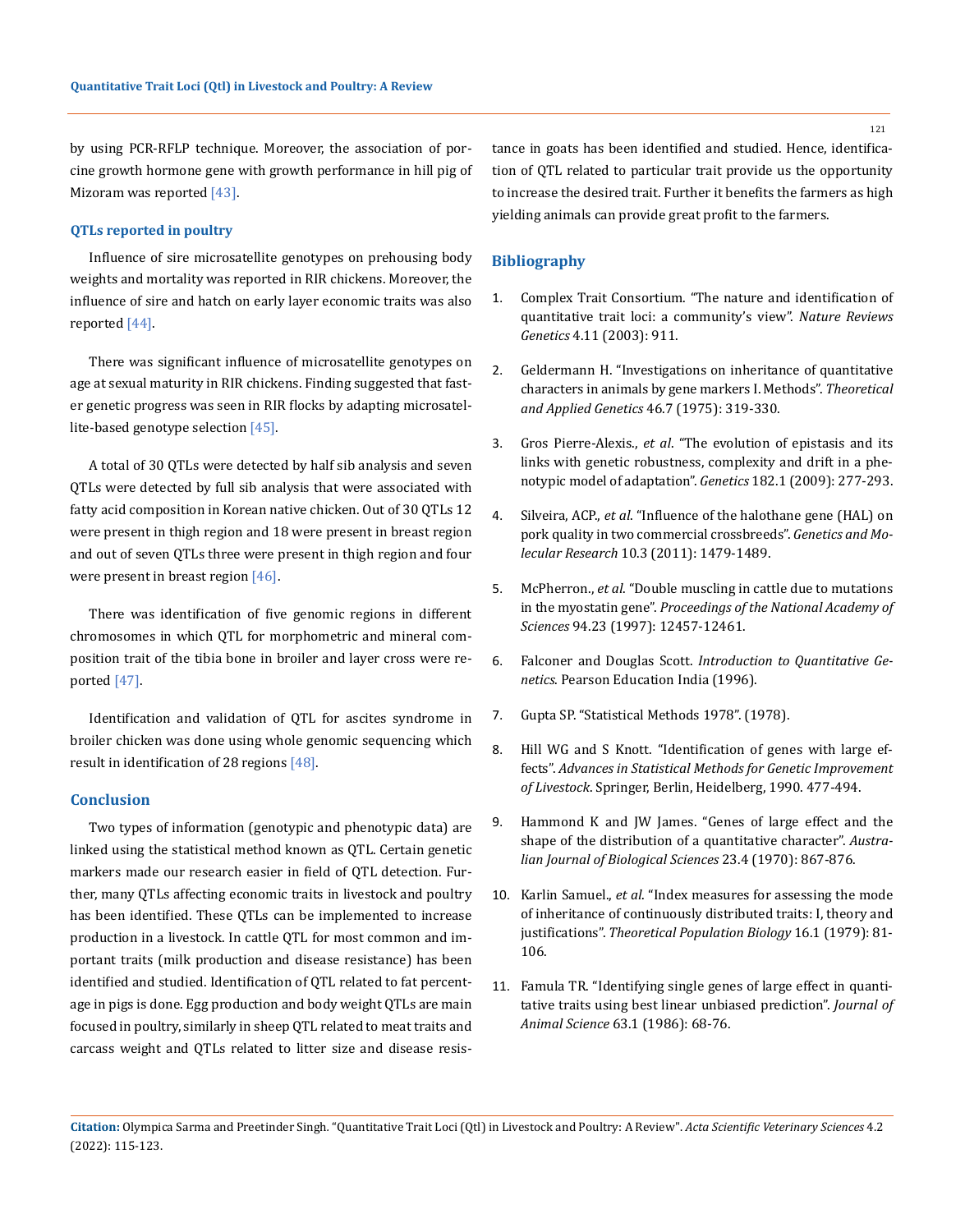- 12. Collard Bertrand CY., *et al*[. "An introduction to markers, quan](https://link.springer.com/article/10.1007/s10681-005-1681-5)[titative trait loci \(QTL\) mapping and marker-assisted selection](https://link.springer.com/article/10.1007/s10681-005-1681-5)  [for crop improvement: the basic concepts".](https://link.springer.com/article/10.1007/s10681-005-1681-5) *Euphytica* 142.1 [\(2005\): 169-196.](https://link.springer.com/article/10.1007/s10681-005-1681-5)
- 13. Altshuler David., *et al*[. "Genetic mapping in human disease".](https://www.ncbi.nlm.nih.gov/pmc/articles/PMC2694957/)  *Science* [322.5903 \(2008\): 881-888.](https://www.ncbi.nlm.nih.gov/pmc/articles/PMC2694957/)
- 14. Nadeem Muhammad Azhar., *et al*[. "DNA molecular markers in](https://www.tandfonline.com/doi/full/10.1080/13102818.2017.1400401)  [plant breeding: current status and recent advancements in ge](https://www.tandfonline.com/doi/full/10.1080/13102818.2017.1400401)[nomic selection and genome editing".](https://www.tandfonline.com/doi/full/10.1080/13102818.2017.1400401) *Biotechnology AND Bio[technological Equipment](https://www.tandfonline.com/doi/full/10.1080/13102818.2017.1400401)* 32.2 (2018): 261-285.
- 15. Coffman Cynthia J., *et al*[. "Intersection tests for single marker](https://www.ncbi.nlm.nih.gov/pmc/articles/PMC166174/)  [QTL analysis can be more powerful than two marker QTL anal](https://www.ncbi.nlm.nih.gov/pmc/articles/PMC166174/)ysis". *[BMC Genetics](https://www.ncbi.nlm.nih.gov/pmc/articles/PMC166174/)* 4.1 (2003): 1-9.
- 16. [Tewodros Mulualem and Bekeko Zelalem. "Advances in quan](https://scialert.net/abstract/?doi=ijpbg.2016.58.68)[titative trait loci, mapping and importance of markers assisted](https://scialert.net/abstract/?doi=ijpbg.2016.58.68)  [selection in plant breeding research".](https://scialert.net/abstract/?doi=ijpbg.2016.58.68) *International Journal of [Plant Breeding and Genetics](https://scialert.net/abstract/?doi=ijpbg.2016.58.68)* 10.2 (2016): 58-68.
- 17. Zobaer Akond Md., *et al*[. "A Comparison on Some Interval](https://pubmed.ncbi.nlm.nih.gov/31435154/)  [Mapping Approaches for QTL Detection".](https://pubmed.ncbi.nlm.nih.gov/31435154/) *Bioinformation* 15.2 [\(2019\): 90.](https://pubmed.ncbi.nlm.nih.gov/31435154/)
- 18. [Knott Sara A and Chris S Haley. "Maximum likelihood mapping](https://pubmed.ncbi.nlm.nih.gov/1459438/)  [of quantitative trait loci using full-sib families".](https://pubmed.ncbi.nlm.nih.gov/1459438/) *Genetics* 132.4 [\(1992\): 1211-1222.](https://pubmed.ncbi.nlm.nih.gov/1459438/)
- 19. [Miles C and M Wayne. "Quantitative trait locus \(QTL\) analysis".](https://www.nature.com/scitable/topicpage/quantitative-trait-locus-qtl-analysis-53904/)  *[Nature Education](https://www.nature.com/scitable/topicpage/quantitative-trait-locus-qtl-analysis-53904/)* 1.1 (2008): 208.
- 20. [Wellcome Trust Case Control Consortium. "Genome-wide as](https://www.nature.com/articles/nature05911)[sociation study of 14,000 cases of seven common diseases and](https://www.nature.com/articles/nature05911)  [3,000 shared controls".](https://www.nature.com/articles/nature05911) *Nature* 447.7145 (2007): 661.
- 21. [Weller JI and M Ron. "Invited review: quantitative trait nucleo](https://pubmed.ncbi.nlm.nih.gov/21338774/)[tide determination in the era of genomic selection".](https://pubmed.ncbi.nlm.nih.gov/21338774/) *Journal of Dairy Science* [94.3 \(2011\): 1082-1090.](https://pubmed.ncbi.nlm.nih.gov/21338774/)
- 22. Wang Minghui., *et al*[. "From QTL to QTN: candidate gene set](https://pubmed.ncbi.nlm.nih.gov/23341942/)  [approach and a case study in porcine IGF1-FoxO pathway".](https://pubmed.ncbi.nlm.nih.gov/23341942/)  *PLoS One* [8.1 \(2013\): e53452.](https://pubmed.ncbi.nlm.nih.gov/23341942/)
- 23. <https://www.animalgenome.org/cgi-bin/QTLdb/index>
- 24. Liu JJ., *et al*[. "Genome-wide association studies to identify](https://pubmed.ncbi.nlm.nih.gov/29128211/)  [quantitative trait loci affecting milk production traits in water](https://pubmed.ncbi.nlm.nih.gov/29128211/)  buffalo". *[Journal of Dairy Science](https://pubmed.ncbi.nlm.nih.gov/29128211/)* 101.1 (2018): 433-444.
- 25. Sharma UPASNA., *et al*[. "Identification of quantitative trait loci](https://www.researchgate.net/publication/325358813_Identification_of_quantitative_trait_loci_for_milk_yield_in_Murrah_buffaloes)  [for milk yield in Murrah buffaloes".](https://www.researchgate.net/publication/325358813_Identification_of_quantitative_trait_loci_for_milk_yield_in_Murrah_buffaloes) *Indian Journal of Animal Sciences* [88.5 \(2018\): 550-557.](https://www.researchgate.net/publication/325358813_Identification_of_quantitative_trait_loci_for_milk_yield_in_Murrah_buffaloes)
- 26. Sánchez-Molano Enrique., *et al*[. "Quantitative trait loci map](https://pubmed.ncbi.nlm.nih.gov/31636655/)[ping for lameness associated phenotypes in holstein–friesian](https://pubmed.ncbi.nlm.nih.gov/31636655/)  dairy cattle". *[Frontiers in Genetics](https://pubmed.ncbi.nlm.nih.gov/31636655/)* 10 (2019): 926.
- 27. González-Ruiz Sara., *et al*[. "Genome-wide association study](https://pubmed.ncbi.nlm.nih.gov/31480266/)  [in mexican holstein cattle reveals novel quantitative trait loci](https://pubmed.ncbi.nlm.nih.gov/31480266/)  [regions and confirms mapped loci for resistance to bovine tu](https://pubmed.ncbi.nlm.nih.gov/31480266/)berculosis". *Animals* [9.9 \(2019\): 636.](https://pubmed.ncbi.nlm.nih.gov/31480266/)
- 28. Lali Francis Anand., *et al*[. "Effect of Osteopontin gene vari](https://journals.tubitak.gov.tr/veterinary/issues/vet-20-44-3/vet-44-3-28-1812-4.pdf)[ants on milk production traits in Holstein Friesian crossbred](https://journals.tubitak.gov.tr/veterinary/issues/vet-20-44-3/vet-44-3-28-1812-4.pdf)  cattle of Kerala". *[Turkish Journal of Veterinary and Animal Sci](https://journals.tubitak.gov.tr/veterinary/issues/vet-20-44-3/vet-44-3-28-1812-4.pdf)ences* [44.3 \(2020\): 695-701.](https://journals.tubitak.gov.tr/veterinary/issues/vet-20-44-3/vet-44-3-28-1812-4.pdf)
- 29. Sahu Amiya Ranjan., *et al*[. "Advances in genomic strategies to](https://www.researchgate.net/publication/320283803_Advances_in_genomic_strategies_to_improve_growth_and_meat_production_traits_in_sheep_An_overview)  [improve growth and meat production traits in sheep: An over](https://www.researchgate.net/publication/320283803_Advances_in_genomic_strategies_to_improve_growth_and_meat_production_traits_in_sheep_An_overview)view". *[Indian Journal of Small Ruminants \(The\)](https://www.researchgate.net/publication/320283803_Advances_in_genomic_strategies_to_improve_growth_and_meat_production_traits_in_sheep_An_overview)* 23.2 (2017): [139-147.](https://www.researchgate.net/publication/320283803_Advances_in_genomic_strategies_to_improve_growth_and_meat_production_traits_in_sheep_An_overview)
- 30. Gutiérrez-Gil B., *et al*[. "Detection of quantitative trait loci and](https://pubmed.ncbi.nlm.nih.gov/30100503/)  [putative causal variants affecting somatic cell score in dairy](https://pubmed.ncbi.nlm.nih.gov/30100503/)  [sheep by using a 50K SNP chip and whole-genome sequenc](https://pubmed.ncbi.nlm.nih.gov/30100503/)ing". *[Journal of Dairy Science](https://pubmed.ncbi.nlm.nih.gov/30100503/)* 101.10 (2018): 9072-9088.
- 31. Zlobin Alexander S., *et al*[. "Recent advances in understanding](https://www.ncbi.nlm.nih.gov/pmc/articles/PMC6904904/)  [genetic variants associated with growth, carcass and meat](https://www.ncbi.nlm.nih.gov/pmc/articles/PMC6904904/)  [productivity traits in sheep \(Ovis aries\): an update".](https://www.ncbi.nlm.nih.gov/pmc/articles/PMC6904904/) *Archives Animal Breeding* [62.2 \(2019\): 579-583.](https://www.ncbi.nlm.nih.gov/pmc/articles/PMC6904904/)
- 32. Li Xin., *et al*[. "Whole-genome resequencing of wild and domes](https://www.nature.com/articles/s41467-020-16485-1)[tic sheep identifies genes associated with morphological and](https://www.nature.com/articles/s41467-020-16485-1)  agronomic traits". *[Nature Communications](https://www.nature.com/articles/s41467-020-16485-1)* 11.1 (2020): 1-16.
- 33. Yuan Zehu., *et al*[. "Expression quantitative trait loci in sheep](https://www.researchgate.net/publication/348577932_Expression_quantitative_trait_loci_in_sheep_liver_and_muscle_contribute_to_variations_in_meat_traits)  [liver and muscle contribute to variations in meat traits".](https://www.researchgate.net/publication/348577932_Expression_quantitative_trait_loci_in_sheep_liver_and_muscle_contribute_to_variations_in_meat_traits) *Genet[ics Selection Evolution](https://www.researchgate.net/publication/348577932_Expression_quantitative_trait_loci_in_sheep_liver_and_muscle_contribute_to_variations_in_meat_traits)* 53.1 (2021): 1-14.
- 34. Roldán DL., *et al*[. "QTL detection for milk production traits in](https://pubmed.ncbi.nlm.nih.gov/18479269/)  [goats using a longitudinal model".](https://pubmed.ncbi.nlm.nih.gov/18479269/) *Journal of Animal Breeding and Genetics* [125.3 \(2008\): 187-193.](https://pubmed.ncbi.nlm.nih.gov/18479269/)
- 35. Martin Pauline., *et al*[. "A genome scan for milk production](https://pubmed.ncbi.nlm.nih.gov/29497092/)  [traits in dairy goats reveals two new mutations in Dgat1 re](https://pubmed.ncbi.nlm.nih.gov/29497092/)[ducing milk fat content".](https://pubmed.ncbi.nlm.nih.gov/29497092/) *Scientific Reports* 7.1 (2017): 1-13.
- 36. Shrivastava Kush., *et al*[. "Exploring the molecular basis of re](https://pubmed.ncbi.nlm.nih.gov/30389014/)[sistance/susceptibility to mixed natural infection of Haemon](https://pubmed.ncbi.nlm.nih.gov/30389014/)[chus contortus in tropical Indian goat breed".](https://pubmed.ncbi.nlm.nih.gov/30389014/) *Veterinary Parasitology* [262 \(2018\): 6-10.](https://pubmed.ncbi.nlm.nih.gov/30389014/)

**Citation:** Olympica Sarma and Preetinder Singh*.* "Quantitative Trait Loci (Qtl) in Livestock and Poultry: A Review". *Acta Scientific Veterinary Sciences* 4.2 (2022): 115-123.